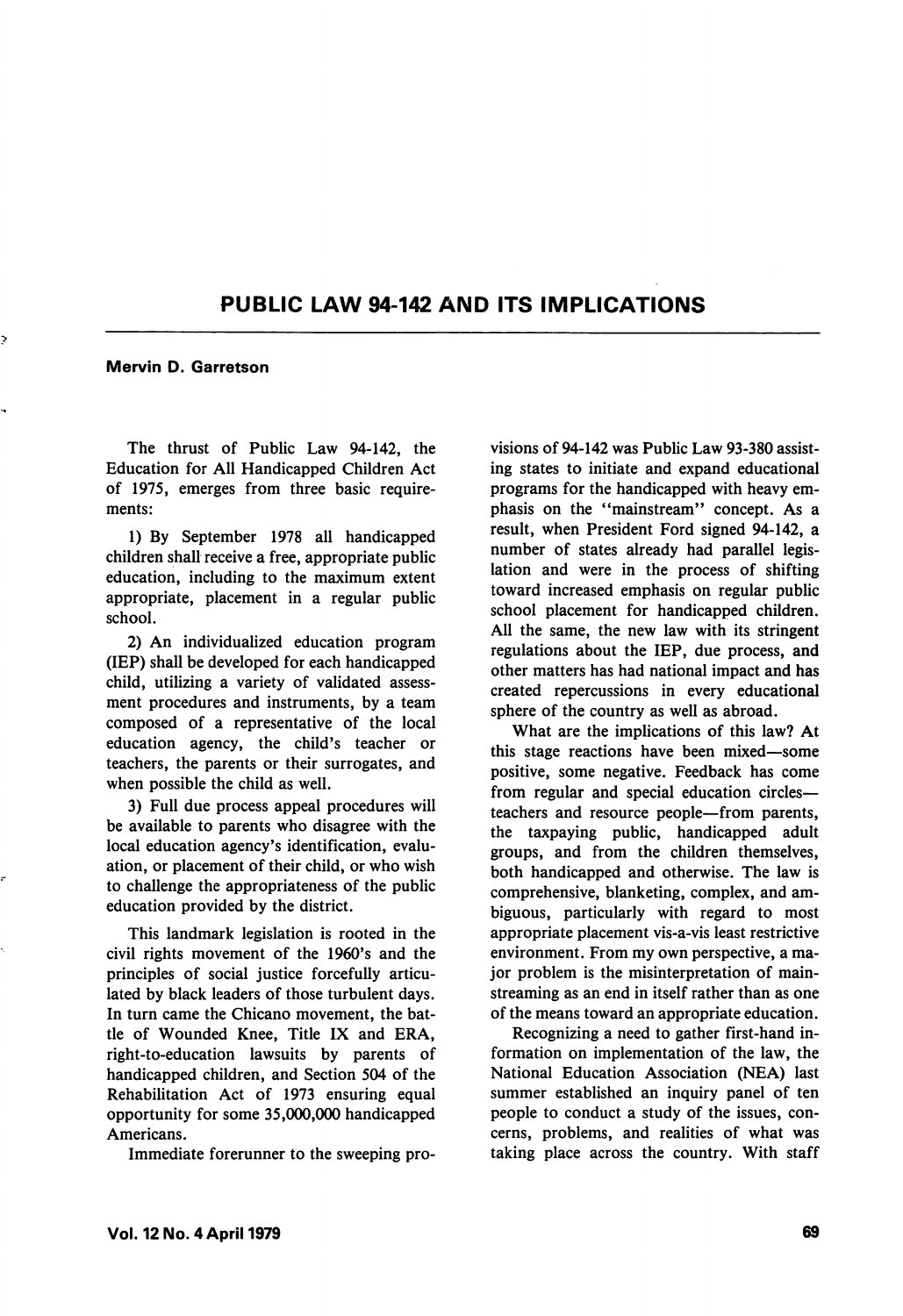support from the NEA Human Rights Division, three and four day visitations were arranged in Des Moines, Iowa; Savannah, Georgia, and Santa Maria, California. During the February meeting of the panel to review the summary report in Washington, D.C., an informal visit was also made to Pre-College Programs at Gallaudet. It may be helpful to identify the representative composition of the panelists:

## PANELIST

## REPRESENTING

Classroom teacher, Louisville, Kentucky Special education teacher, Clinton, Maryland High school principal. New Rochelle, N.Y. Educator of the deaf, Washington, D.C. Executive director, Reston, Virginia Parent of an orthopedically handicapped child, Barrington, 111. Elementary school principal, Jackson, Mississippi Kindergarten teacher, Ottawa, Kansas Special education school principal, Wilmington, Del. Parent of developmentally disabled child, Visalia, Calif. NEA Committee on Teacher Rights NEA Committee on Instruction and Profes sional Development National Association of School Principals National Association of the Deaf Council for Exceptional Children Advocates for the Handicapped (parent group) NEA Committee on Human Relations NEA Committee on Instruction and Pro fessional Development National Association of Elementary School **Principals** Councilio de Padres (Chicano parent organization)

Three staff members from the NEA Human Rights Division

The charge to the panel was threefold: 1) to study the actual experience of school districts in carrying out the provisions of state or local laws related to 94-142; 2) to analyze what ap pears to be working and what clearly may not be workable, and 3) to provide, for a national audience, information and practical examples of the benefits and limitations of mainstreaming. Hopefully the final report, which is now being published, will share some insights and recommendations on the vast complexities of this omnibus approach to the education of handicapped children, the difficulties en countered, and of the pitfalls to be avoided for

both handicapped and non-handicapped children.

Site visits were made during October, November, and December, 1977. Interviews were held with teachers, administrators, rehabilitation and support personnel, school board members, representatives of community groups, parents, handicapped and non-handicapped students, legislators, local and state education officials, and college and university professors of special education. In addition to receiving testimony, panel members took rides on pre-dawn school bus routes and observed in a wide range of educational settings. At least 43 school sites were visited and over 300 people testified at the hearings.

The findings: While the study was conducted within the context of all handicapping condi tions, including the educably and trainably retarded, learning disabled, emotionally dis turbed, orthopedically handicapped, autistic, visually-impaired, and others, it was natural that a great deal of my own interest and concern focused on situations involving deaf and hard-ofhearing children. However, many of the problem areas and needs were generally applicable to everyone, the teaching and the taught. The following shared impressions, while generally consistent with those of other panelists, do not necessarily reflect the overall observations of the panel itself. In other words, whatever bias may be present, must be my own.

Identification, testing and assessment. It was my feeling that improper or discriminatory testing was going on, which had implications for diagnosis, labeling, and placement. Part of this certainly may be ascribed to naivete and a tendency to generalize over the range of differing disabilities. There was also a lack of understand ing of, and making allowance for, cultural back ground and language, particularly among the Blacks, Chicanos, and deaf children. So for many children the tests became self-fulfilling pro phesies rather than predictors of achievement. Another problem was the lack of training, knowledge, and experience on the part of the evaluators.

The Individualized Education Program. To be sure, inaccurate testing tended to have a sort of domino effect on a proper IEP blueprint,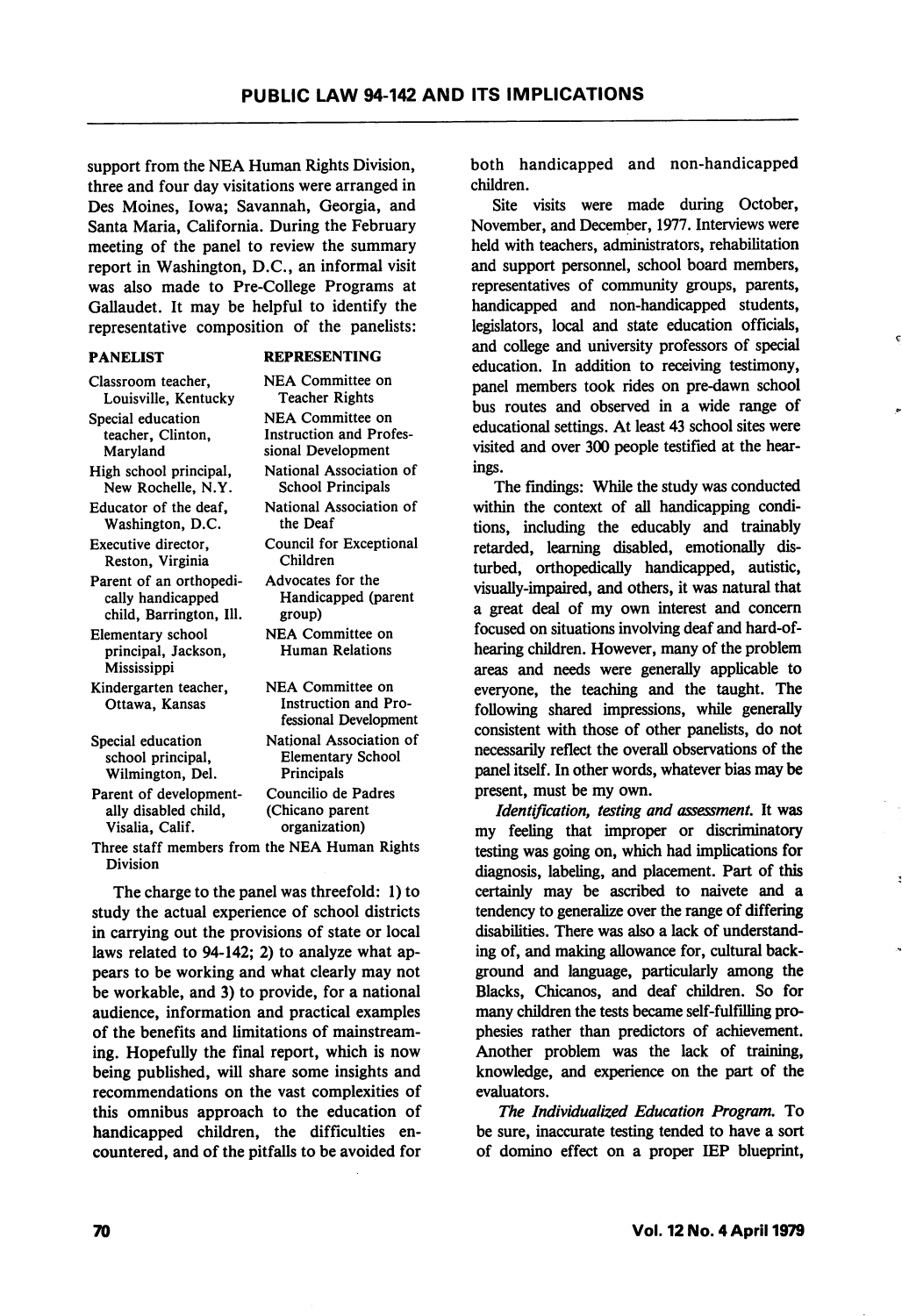particularly if it was developed on a base of misinformation. But the most consistent pro test about the lEP was the amount of time and paperwork involved. We received statements like "Papers don't help kids—people help kids," We are too busy being secretaries and recorders to teach," ''absolutely no time to teach," and the like.

A number of parents complained that they had not been involved in the lEP conference; a few had never seen or even heard of an lEP. Practically none of the handicapped students we talked with had participated in their own lEP development. On the other hand, school personnel recounted difficulties in getting parents to participate—generally both parents work—frequently teachers and other personnel had to return to school at night or arrange to meet on Saturdays to complete the lEP inter views.

A positive point of view was that the lEP at least ensures that planning is taking place and that objectives are identified and developed for each handicapped child. It was even indicated that this should be the rule for all children, not just the handicapped. Provided, of course, that the traditional school structure is changed, and staff time becomes available.

In-service training is woefully inadequate throughout the country and implies a great negative for mainstreaming, particularly for deaf children from schools or classes with teachers specialized at the M.A. level in this area.

Transportation was another obvious problem with some children bussed three or four hours a day to a program which ostensibly met their needs. Most buses were without monitors or aides, a real problem with emotionally disturbed, orthopedically handicapped, and others. Bus drivers had difficulty communicat ing with deaf and Mexican-American children.

Class size, placement. Frequently, instead of reducing class sizes with the addition of a handicapped student or students, the classes just grew larger. Some teachers had as many as 38 children and were unprepared for the special attention or curriculum required for the handicapped student. One teacher estimated she devoted something like 50 percent of her

total time to a mainstreamed child, with the other half distributed among the remaining 30 non-handicapped students, each presumably receiving quantitatively speaking, l/30th of 50% of the teacher's time or  $1/60$ th of a teaching day.

Cost factors. Costs of special schools (day and residential) and special programs within public schools varied from state to state and from program to program, and also according to the type of delivery system. In some in stances, single student cost for mainstreaming, including transportation and support services, was equal to or greater than that for a student in a day or residential program. Among cost factors were:

- 1. teachers and staff
- 2. support services
- 3. transportation
- 4. building space, facilities
- 5. special equipment, supplies
- 6. architectural modifications, including telecommunication devices, interpreters, etc.
- 7. per pupil ratio
- 8. in-service training
- 9. lEP costs
- 10. use of weighted costs

Frequently we found handicapped students placed in self-contained classrooms recently converted from storage rooms or other space, what we term "broom closets," and in temporary buildings jerry-built onto the campus. I was not aware of any attempt to look at meas urable outcomes or to determine the costeffectiveness of each delivery system in terms of actual benefit to the handicapped child.

Other observations I would make, in passing, include:

- the tendency to refer increasing numbers of misbehaving or disorderly students as "emotionally disturbed" or "learning disabled;"
- the inexperience of many teachers who had only minimal certification to teach regular kids;
- the trend toward self-contained classrooms as the optimal approach toward mainstream ing;
- lack of teacher satisfaction, morale, and